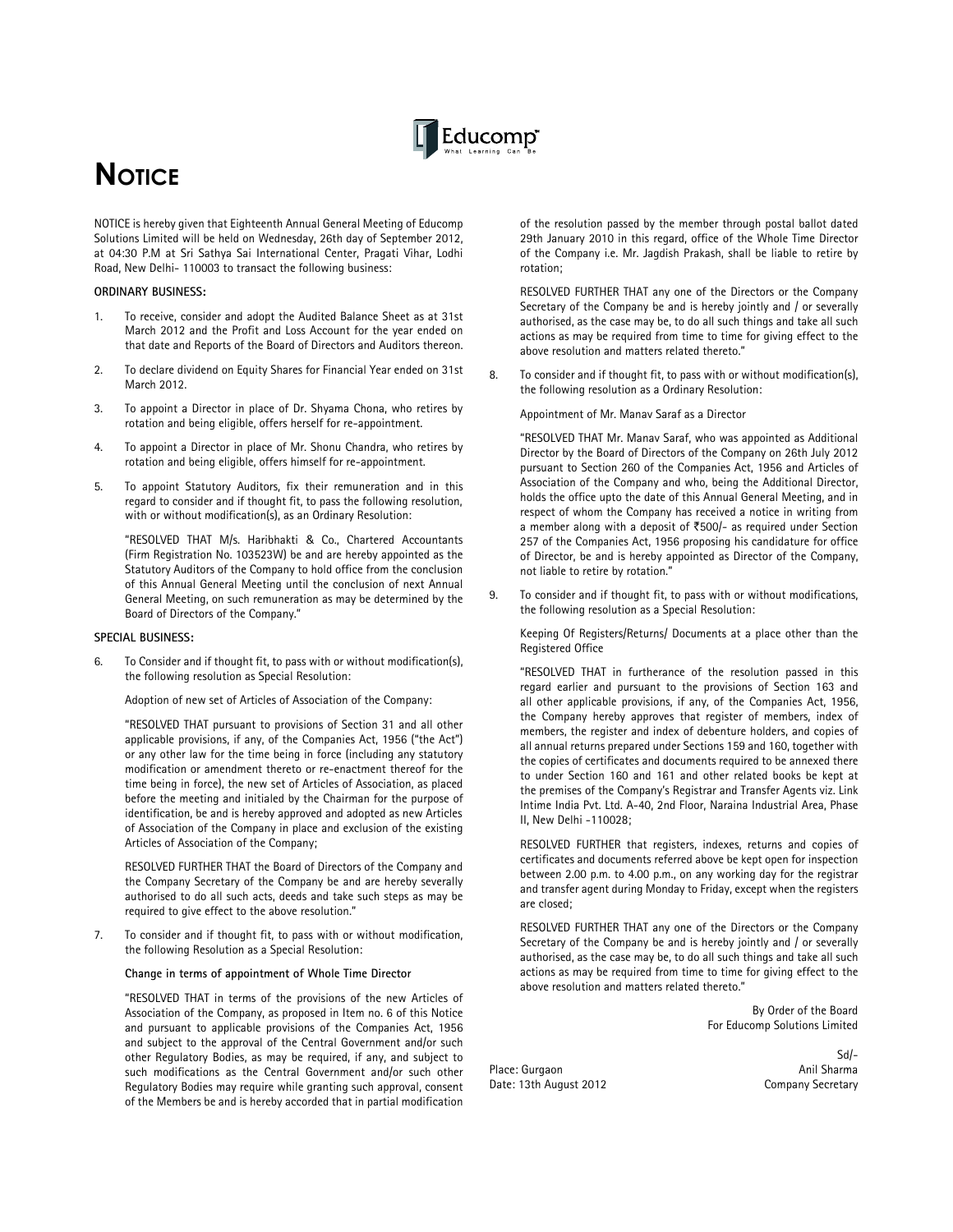### **EXPLANATORY STATEMENT PURSUANT TO SECTION 173(2) OF THE COMPANIES ACT, 1956**

#### **Item no. 6**

Members of the Company at its duly called and convened Extra Ordinary General Meeting held on Monday, 16 day of July 2012 had approved Preferential Issue of Equity Shares and Warrants to Promoter and Non Promoter Group. Further Shareholders had also approved FCCB Issue up to USD 10 Million on private placement basis.

In relation to the said preferential issue company had entered into various agreements viz Share Subscription Agreement, Shareholders Agreement, FCCB Subscription Agreement & Loan agreement with the investors to the said preferential issue/FCCB Issue and ECB Issue.

In terms of the said agreements entered into by the Company, it was required to alter its Articles of Association to reflect the provisions of the Agreement. As this will entail numerous changes to the Articles of Association of the Company, it is considered desirable to adopt a comprehensive new set of Articles of Association in substitution of and exclusion of the present Articles of Association of the Company.

In terms of Section 31 of the Companies Act, 1956, the consent of the Members by way of Special Resolution is required for adoption of new set of Articles of Association of the Company.

A copy of the proposed set of new Articles of Association of the Company would be available for inspection at the Registered Office of the Company during the office hours on all working days, except Saturdays, between 11.00 a.m. and 1.00 p.m. up to the date of the Annual General Meeting and during the Annual General Meeting.

The Board recommends the resolution as set out in item no.6 for members' approval by way of Special Resolution.

None of the Director except to the Extent of their Shareholding in the company is interested or concerned in this resolution.

#### **Item No. 7 & 8**

Shareholder of the Company by passing Special Resolution through postal ballot dated 29th January 2010 had re-appointed Mr. Jagdish Prakash as Whole Time Director not liable to retire by rotation, for a period of 5 years.

As per the Article No. 31(b) and Article 33 of the proposed new Articles of Associations of the Company, as referred in Item no. 6, Company requires to appoint a Non-Rotational Director nominated by the Investor as referred in the said Articles.

However, as per the provisions Sec. 255 of the Companies Act, 1956 not less than two-thirds of the total number of directors of a public company, or of a private company which is a subsidiary of a public company, shall be persons whose period of office is liable to determination by retirement of directors by rotation. In view of the provisions of Sec. 255 of the Companies Act, 1956 and the new Articles of Associations of the Company, the term of office of the Whole Time Director of the Company, required to be amended to the effect that office of the Whole Time Director of the Company shall be liable to determination by rotation.

Mr. Manav Saraf was appointed as additional directors pursuant to Section 260 of the Companies Act, 1956 of the Company w.e.f 26th July, 2012. He holds office of the Director up to date of the ensuing Annual General Meeting.

Further Company has received a notice in writing from a member of the Company along with deposit of  $\text{\texttt{F500}}$  proposing the candidature of Mr. Manav Saraf for office of Director under the provisions of Section 257 of the Companies Act, 1956.

For Item no. 7 the terms set out in the resolution and the explanatory statement may be treated as abstract of the terms of appointment pursuant to Sec. 302(2) of the Companies Act, 1956

None of the Directors of the Company other than Mr. Jagdish Prakash, Mr. Shantanu Prakash ( being son of Mr. Jagdish Prakash) and Mr. Manav Saraf are interested or concerned in the respective resolution(s).

The Board recommends Resolution 7 & 8 for the approval of the members.

#### **Item No. 9**

Company has Issued 350, 13.5% Secured Non Convertible Debentures on 24th May, 2012 aggregating to 35 Cr. and the same have been listed on Bombay Stock Exchange. Further, the Company has also Issued 13.25% Secured Non Convertible Debenture, on 20th July 2012, aggregating to  $\bar{z}$ 10 Cr. Both 13.5% and 13.25% Debentures are held in DEMAT Form.

Under the provisions of section 163 the Companies Act, 1956, documents such as the Register of Members/Debenture Holder, Index of Members/ Debenture Holder and certain other registers, certificates, documents etc., are required to be kept at the registered office of the Company. However since 13.5% Debentures of the Company are listed and tradable, the Board considered and subject to approval of shareholder by the Company in the forthcoming general meeting, approved that these documents be kept at and authorize Link Intime India Pvt. Ltd. A-40, 2nd Floor, Naraina Industrial Area Phase II, New Delhi for keeping the Register of Members/Debenture Holder, Index of Members/Debenture Holder.

The Board recommends the resolution as set out in item no.9 for members' approval by way of Special Resolution.

None of the Director except to the Extent of their Shareholding in the company is interested or concerned in this resolution

# **NOTES:**

- 1. **THE MEMBERS ENTITLED TO VOTE IS ENTITLED TO APPOINT A PROXY TO ATTEND AND VOTE INSTEAD OF HIMSELF AND THE PROXY NEED NOT TO BE MEMBER OF THE COMPANY. THE INSTRUMENT APPOINTING PROXY SHALL BE DEPOSITED WITH THE COMPANY AT LEAST 48 HOURS BEFORE THE COMMENCEMENT OF THE MEETING IN ORDER TO BE PROXY BEING EFFECTIVE.**
- 2. Members/Proxies should bring duly filled Attendance Slip sent herewith to attend the meeting. No eatables, brief case or bag will be allowed to be taken inside the meeting hall for security reasons.

 In case of Joint holders attending the meeting, only such Joint holder who is higher in the order of names will be entitled to vote. No gifts will be distributed at the meeting.

- 3. The Register of Members of the Company and the Share Transfer Books shall remain closed from 22nd September 2012 to 26th September 2012 (both days inclusive).
- 4. Members desiring any information with regard to Accounts/Reports are requested to submit their queries addressed to the Company Secretary at least 10 days in advance of the meeting so that the information called for can be made available at the meeting.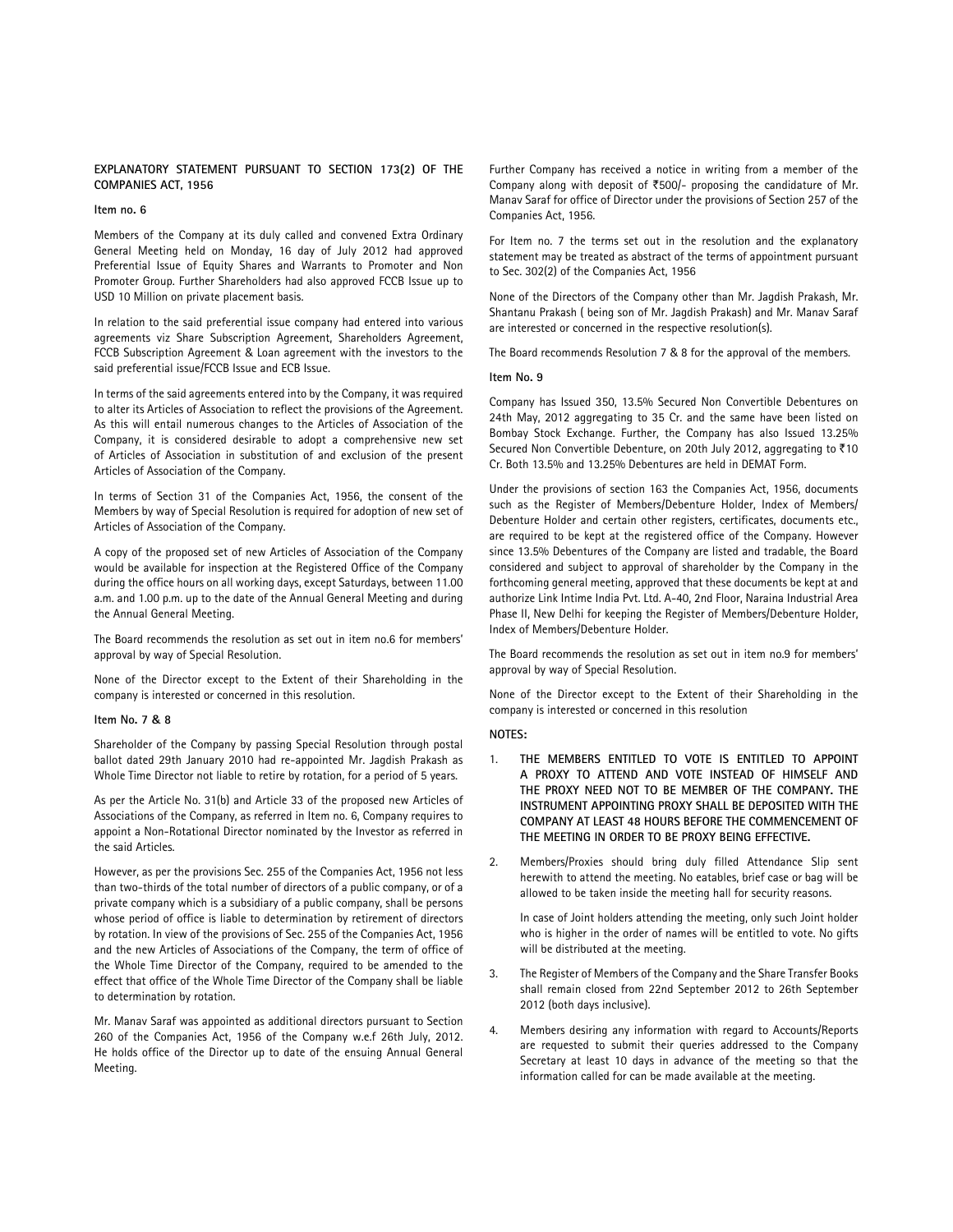- 5. Any documents and papers as referred to in this notice and as required by the Companies Act, 1956 shall be available at the registered office of the Company for inspection between 11 A.M. to 1 P.M. for the period as required under the provisions of the Act.
- 6. The Final Dividend as recommended by the Board of Directors, if approved by shareholders at the Annual General Meeting will, subject to the provisions of Section 206A of the Companies Act, 1956, be credited/dispatched on/from 6th October 2012 to those members, whose names appear on the Register of Members/Statement of beneficial ownership maintained by the Depositories at the close of business hours on 21st September 2012.
- 7. Shareholders are advised to encash their dividend warrants pertaining to Dividend declared by the Company for the Financial Years 2005- 06, 2006-07, 2007-08, 2008-09, 2009-10, 2010-11 immediately as the dividend amount remaining unclaimed/ unpaid at the expiry of 7 years from the date that becomes due for payment are required to be transferred by the company to the Investor Education and Protection Fund established under section 205C in terms of section 205A of the Companies Act, 1956.

 It may be noted that no claim will lie against the company or the investor education and protection fund in respect of the said unclaimed dividend amount transferred to the fund.

- 8. Members holding shares in electronic form are advised to notify the changes if any in their address/ bank details/ mandate to their respective depository participants and informed that their address and bank details, as furnished to the Company by respective Depositories, viz, NSDL and CDSL.
- 9. Electronic Clearing Service (ECS) Facility

 With respect to payment of dividend, the Company provides the facility of ECS,wherever available, to all shareholders, holding shares in electronic and physical form. Shareholders holding shares in the physical form who wish to avail ECS Facility may authorize the Company with their ECS mandate in the prescribed form, which can be downloaded from the Company's Site (www. educomp. com) under the section " Investor Relations" or can be obtained from the Registrar & Transfer Agents , M/s Link Intime India Private limited. 2nd Floor, A-40 Nariana Industrial Area, Phase-II, New Delhi-1100028, Tel: 011- 41410592-93-94, Fax: 011-41410591, E mail: delhi@linkintime.co.in

 Requests for payment of dividend through ECS for the year 2011- 12 should be lodged with M/s Link Intime India Private limited on or before 21st September 2012

- 10. Corporate Members intending to send their authorized representatives are requested to send a duly certified copy of the Board resolution authorizing their representatives to attend & Vote at the annual General Meeting.
- 11. Consequent upon the introduction of Section 109A of the Companies Act, 1956, shareholders are entitled to make nomination in respect to their shares held by them in physical form. Shareholders desirous of making nominations are requested to send their requests in Form 2B ( which will be made available on request) to the Registrar & Transfer Agents , M/s Link Intime India Private limited. The form 2B can be downloaded from the Company's website www: educomp. com.
- 12. The Certificate from Auditors of the Company certifying that the Employee Stock Option Schemes of the Company is being

implemented in accordance with SEBI( Employees Stock Option Scheme and Employees' Stock Purchase Scheme) Guidelines 1999 and in accordance with the resolution of the general body will be available for inspection to members at the meeting.

13. The Company through Extra Ordinary General Meeting held on 26th July 2012 had approved Educomp ESOP Scheme 2012. In the Notice of Extra Ordinary General Meeting Appraisal Process for Determining the Eligibility of Employees was indivertibly missed out. In order to appraise the shareholder about the Appraisal Process following extract of the Appraisal Process is disclosed.

Appraisal Process for Determining the Eligibility of Employees

The appraisal process for determining the Employees to whom the option shall be granted, shall be based upon (i) performance of the Employee as indicated by the annual performance appraisal, (ii) minimum period of service, (iii) the status of the Employee in the Company, (iv) the present and potential contribution of the Employee to the success of the Company, (v) the criticality of the Employee, (vi) high market value/difficulty in replacing the Employee and (vii) high risk of losing the Employee to competition, decide on the Employees who are eligible for the Options under the Scheme and the terms and conditions thereof.

In case of Directors, the eligibility would depend on the period for which the office of Director is held by him and such other factors as the Remuneration Committee may think appropriate. The Remuneration Committee at its discretion may extend the benefits of the Scheme to a new entrant also.

- Additional information, pursuant to clause 49 of the Listing Agreement with Stock Exchanges, in respect of directors recommended for appointment/re-appointment at the Annual General Meeting, and the Explanatory Statement pursuant to section 173(2) of the Companies Act, 1956 are annexed hereto.
- 15. The Ministry of Corporate Affairs (MCA), Govt. of India, has undertaken a 'Green Initiative in the Corporate Governance' by allowing paperless compliances by companies through electronic mode, vide its circulars dated April 21, 2011 and April 29, 2011. To take part in the above 'Green Initiative', soft copy of the Annual Report for the year ended March 31, 2012 has been sent to all the members whose email address is registered with the Company/Depository Participants(s) unless any members has requested for a hard copy of the same.

 All those members, who have not yet registered their email address with the Company or Depository Participant are requested to do the same at the earliest as your Company proposes to send communications/ documents including Notices for General Meetings and Annual Reports from time to time in electronic mode to those members who have provided their e-mail addresses to their Depository Participants (DP) and in case you are holding share(s) in physical form you can send an email to investor.services@educomp.com giving details like Name and Folio No.

> By Order of the Board For Educomp Solutions Limited

Place: Gurgaon , Haryana Anil Sharma Date: 13th August 2012 Company Secretary

Sd/-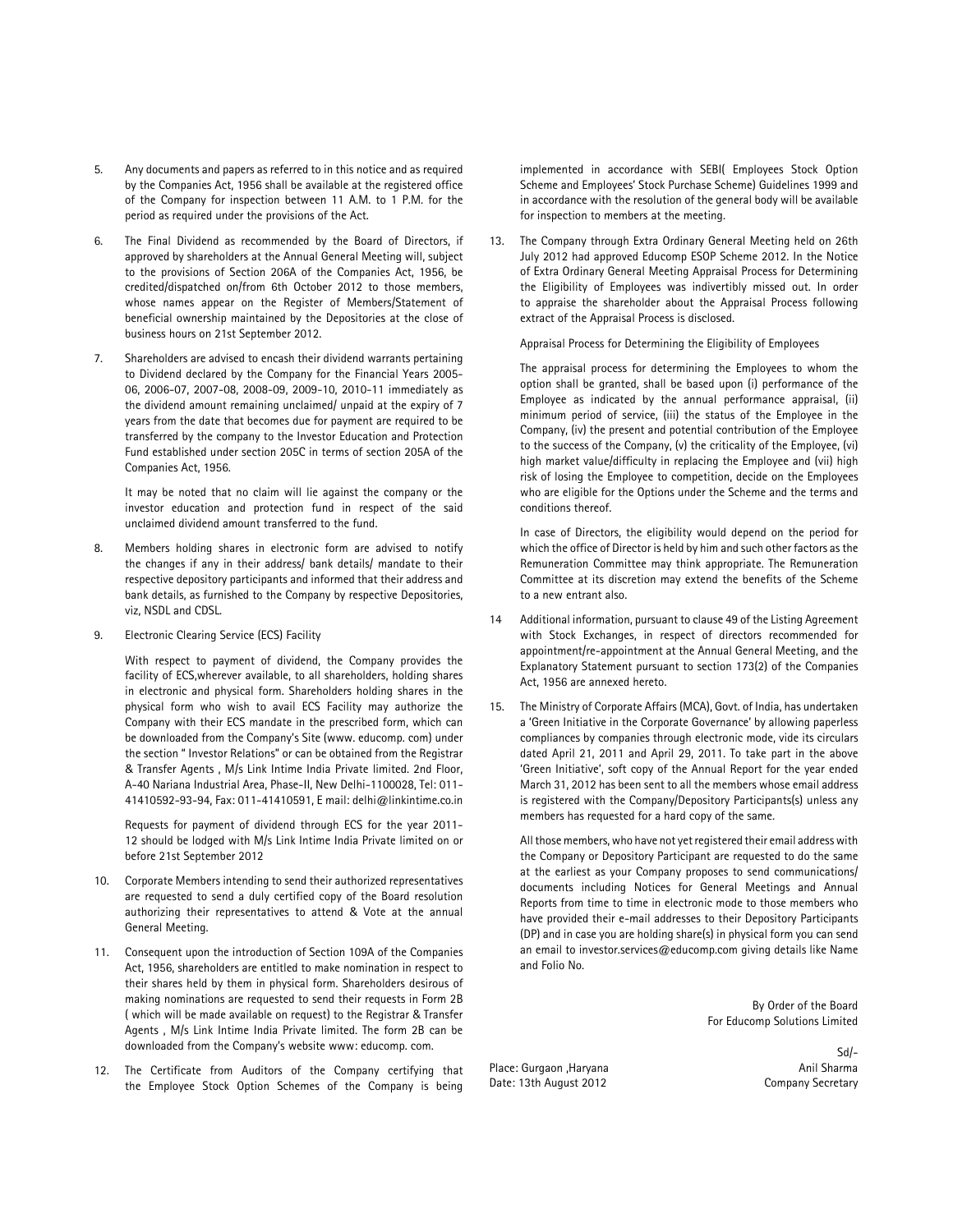# **ADDITIONAL INFORMATION ON DIRECTORS RECOMMENDED FOR APPOINTMENT OR SEEKING RE-APPOINTMENT AT THE ANNUAL GENERAL MEETING( In Pursuance of Clause 49 IV (G) of Listing Agreement)**

1. Dr. Shayama Chona

Dr Shayama Chona, Padma Shri and Padma Bhushan Awardee, is the past Principal of Delhi Public School RK Puram, New Delhi - a world class institution.

She is the proud recipient of 54 awards, the most prestigious being the Padma Bhushan in 2008 and Padma Shri in 1999 and two National Awards in 1994 and 1997 and one State Award in 1993 for her work in the field of education and social welfare.

Apart from Educomp, Dr. Shayama Chona is also holding directorship in Vibrant Services For Education Private Limited, however she is not holding Chairmanship/Membership of any Board committee in any other public company.

Dr. Shayama Chona is not holding any Equity Shares in the Company and is not related to any other Board Member of the Company.

2. Mr. Shonu Chandra

Mr. Shonu Chandra, is MA in Mass Communications from Mass Communication Research Centre (J.M.I.) and holds a Post Graduate Diploma (CYD) from Institute of Social Studies (The Hague, The Netherlands). At present he is Executive Producer and Director at Waves Communication Pvt. Ltd. and has directed over a 100 video productions including documentaries, serials, corporate films and

advertisements. He has worked for major International Development agencies, i.e. Plan, UNICEF, WHO, USAID, AUSAID, CEDPA, CARE, CASP, DRF, etc. and various Ministries of the Government of India. He has designed and implemented the 'Children Have Something To Say' project for Plan India which won the coveted 'One World Special Achievement Award 2003'.

Apart from Educomp, Mr. Shonu Chandra is also holding directorship in Waves Communication Private Limited, Educomp Software Limited, EdTerra Edventures Private Limited and Educomp Professional Education Limited. He is the member of the Audit committee/Investors Grievances Committee and Remuneration Committee of the Company.

Mr. Shonu Chandra is holding 3,250 Equity Shares of the company and is not related to any other Board member of the company.

3. Mr. Manav Saraf

Mr. Manav Saraf is a CFA and MBA from London School of Business, U.K. He also holds MSc in Economics and Finance from Marwick Business School, U.K.

He has around 12 years of Experience in various private equity firms Like JP Morgan Partners, Helix Investments, Citadel Investment Group and Mount Kellett.

Apart from Educomp, Mr. Manav Saraf is not holding directorship and Membership/Chairmanship of any other Company.

Mr. Manav Saraf is not holding any Equity Shares of the company and is also not related to any other Board member of the company.